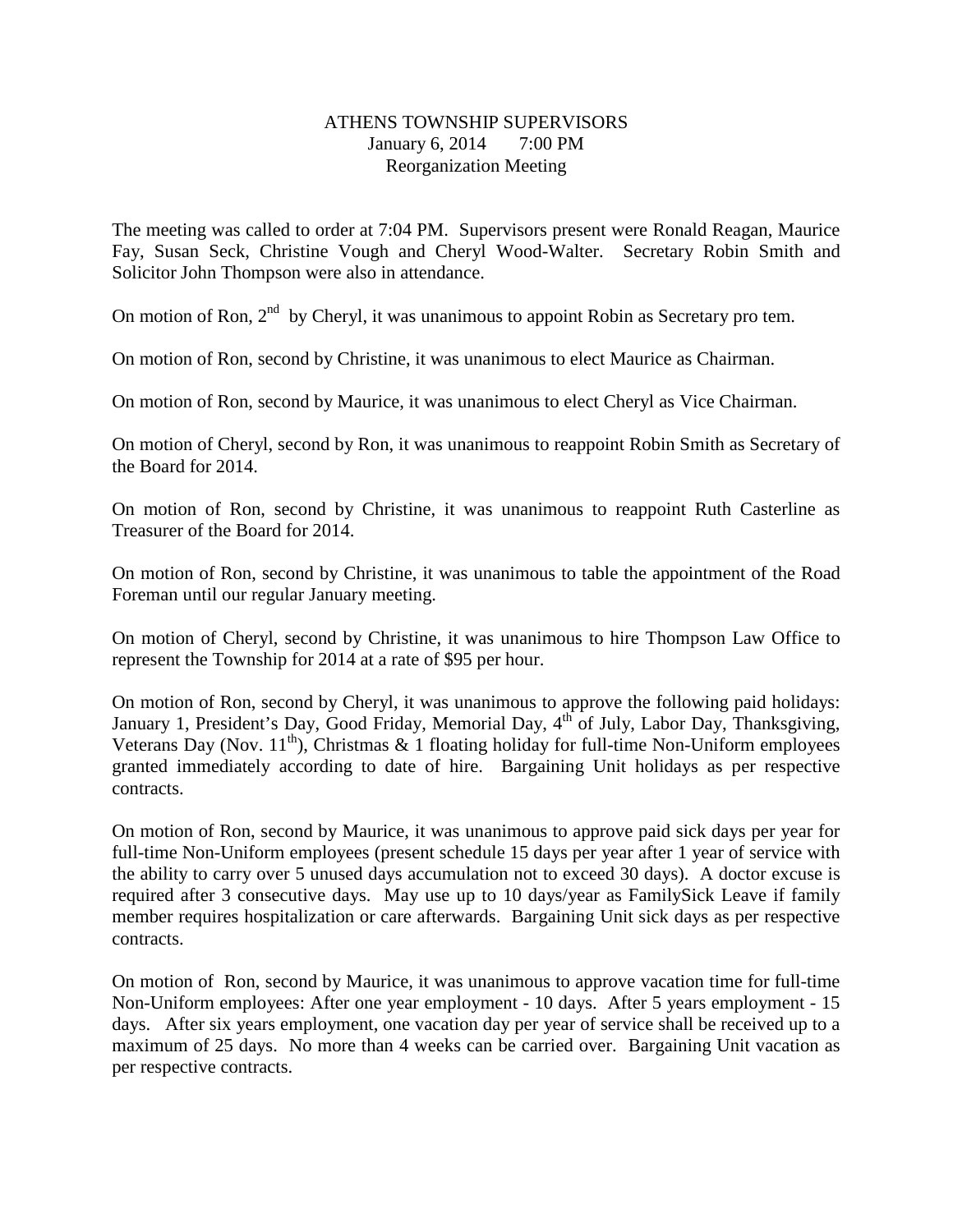Page Two Athens Township Supervisors January 6, 2014

On motion of Christine, second by Ron, it was unanimkous to approve time off with pay for bereavement leave for Non-Uniform employees: for the death of husband, wife, children or stepchildren - 5 working days; mother, father, sister or brother - 5 working days; mother-in-law or father-in-law - 5 working days; aunt, uncle, grandparents, grandchild, niece, nephew, brotherin-law, sister-in-law - 3 working days. This leave time is for employee or spouse family member. Granted immediately after employment. Bargaining Unit bereavement leave as per respective contracts.

On motion of Christine, second by Cheryl, it was unanimous to approve to continue to provide dental and vision coverage for each full-time Non-Uniform employee including the family plan, if applicable, as well as individual and family hospitalization benefits under NYS Teamsters Health and Hospital Fund; to provide short term and long term disability, AD&D and \$75,000 life insurance for police officers through Harleysville; provide short term disability (long term disability and AD&D insurance for some) and life insurance of \$30,000.00 for full-time Non-Uniform employees Bargaining Unit employee insurance as per respective contracts.

On motion of Ron, second by Cheryl, it was unanimous to approve 4 personal days for full-time Non-Uniform employees. Granted immediately and prorated according to date of hire. Bargaining Unit employee personal days as per respective contracts.

On motion of Christine, second by Cheryl, it was unanimous to approve and provide the Township Non-Uniform Pension Plan and contribute \$93,598 to it and provide a Police Pension Plan and contribute \$139,253 to it for 2014. The employee will be enrolled immediately upon hiring.

On motion of Cheryl, second by Ron, it was unanimous to approve that any supervisor in office during 2014 shall be authorized to perform any duties pertaining to Township affairs, whether administrative, road work, etc.

On motion of Cheryl, second by Ron, it was unanimous to give authority to Chairman of the Board to purchase supplies and small items of equipment without formal approval of the Board; give authority to the Vice Chairman if the Chairman is unavailable; and give authority to the other three supervisors to act in the same capacity in the event of emergency when the Chairman or Vice Chairman are not available.

On motion of Maurice, second by Cheryl, it was unanimous to appoint Richard Bean as a member of the Vacancy Board for 2014.

On motion of Ron, second by Cheryl, it was unanimous to adopt RESOLUTION 2014-01 designating C & N Bank and M & T Bank as our depositories for 2014. No one had a chance to talk to Ruth about the "Positive Pay" program or direct deposit so it was tabled until Jan.  $29<sup>th</sup>$ .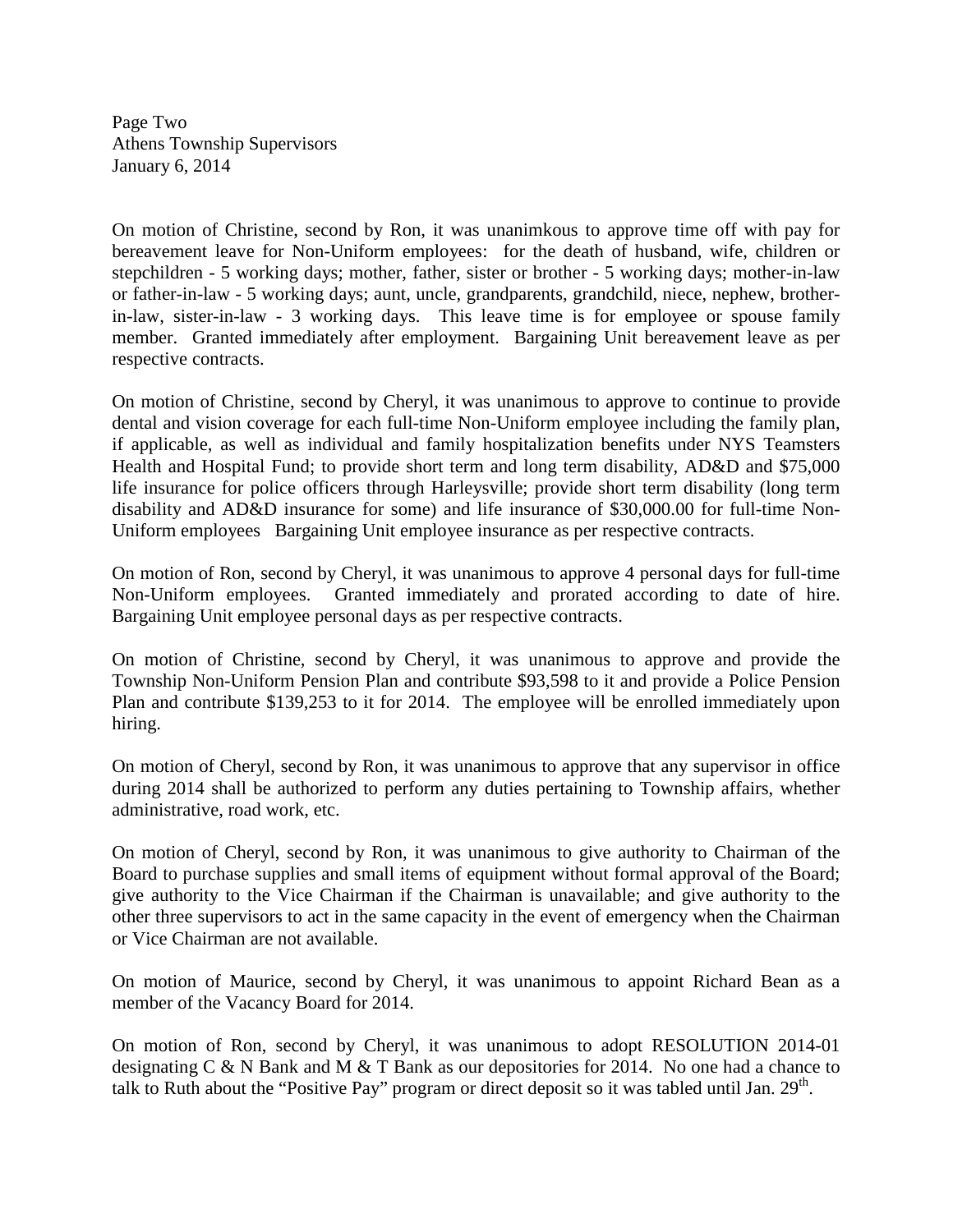Page Three Athens Township Supervisors January 6, 2014

On motion of Maurice, second by Ron, it was unanimous to adopt RESOLUTION 2014-02 appointing Cheryl Wood-Walter and Susan Seck as Athens Township's two representatives to the Bradford County Sanitation Committee Appeals Board for 2014.

On motion of Maurice, second by Ron, it was unanimous to adopt RESOLUTION 2014-03, reappointing Ruth Casterline as primary voting delegate and Robin Smith as first alternate voting delegate to the Bradford County Tax Collection Committee for 2014.

On motion of Maurice, second by Christine, it was unanimous to adopt RESOLUTION 2014-04 acknowledging 2 contributions of \$30,000 each to the Athens Township Volunteer Fire Company from the Act 13 funds for truck payments, and correcting the payment of the annual donation of \$93,100 to show \$5,647 from General Fund and \$87,453 from Act 13 funds.

Ruth had submitted a list of 5 items that need to be taken care of. We have already done Item #1 (Res. 2014-04), Item #2 (Res. 2014-01) and Item #3 (Res. 2014-03).

On motion of Ron, second by Maurice, it was unanimous to require one signature on all checks, but two signatures on the Liquid Fuels checks (also Item #3).

On motion of Ron, second by Christine, it was unanimous to ratify the payment of the bills since 12/18/2013 (Item #4).

On motion of Ron, second by Christine, it was unanimous to allow the Treasurer to pay bills during the month that become due or will be discounted before our meeting at the end of the month (Item #5 – also on agenda).

On motion of Ron, second by Cheryl, it was unanimous to get a quote from Kai Pan for a computer and printer for the Public Works Department.

On motion of Ron, second by Cheryl, it was unanimous to pay the \$30 for the "2014 Land Use Law Update" through PSATS.

Robin listed a reminder that the deadline for the discounted convention registration is January  $23<sup>rd</sup>$ , so please have all your paperwork to her by then so she can register you.

Voice of the Residents – none

Chairman Fay took the Board into executive session for pending litigation at 7:45 PM. The regular meeting reconvened at 8:48 PM.